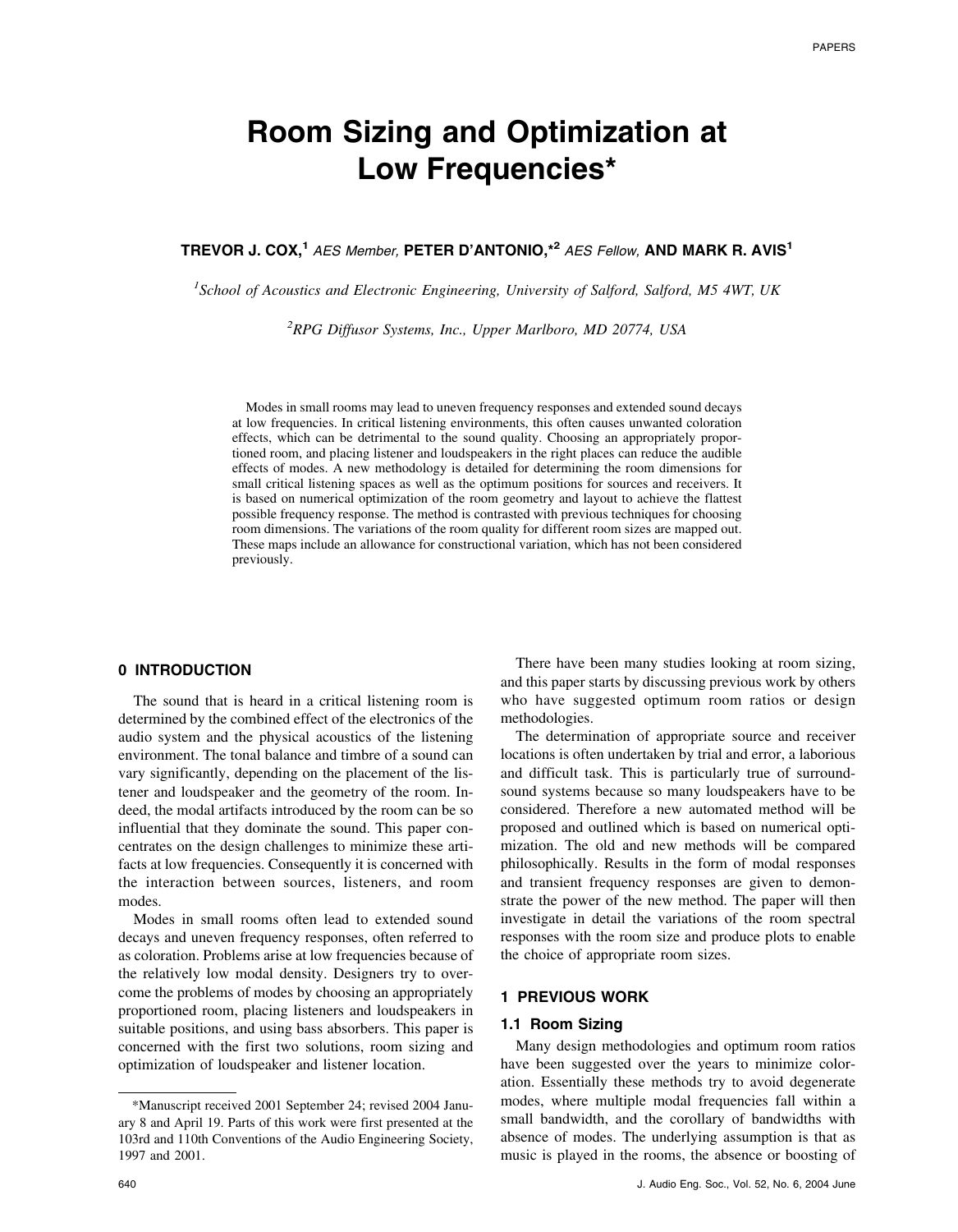certain tonal elements will detract from the audio quality. The starting point for these previous methods is usually the equation defining the modal frequencies within a rigid rectangular enclosure:

$$
f = \frac{c}{2} \sqrt{\left(\frac{n_x}{L_x}\right)^2 + \left(\frac{n_y}{L_y}\right)^2 + \left(\frac{n_z}{L_z}\right)^2}
$$
 (1)

where  $n_x$ ,  $n_y$ , and  $n_z$  are integers, and  $L_y$  and  $L_z$  are the length, width, and height of the room. Often the best dimensions are given in terms of the ratios to the smallest room dimension. Previous methods for determining room ratios differ, however, in how they utilize Eq. (1). Bolt [1] produced design charts that enabled him to determine preferred room ratios. His method investigated the average modal spacing to try and achieve evenly spaced modes, the assumption being that if the modal frequencies are spaced evenly, then there will be fewer problems with peaks and dips in the modal response. It is now known, however, that using the average mode spacing is not ideal, and the standard deviation of the mode spacing is a better measure. Ratios of 2:3:5 and 1:21⁄3:41⁄3 (1:1.26:1.59) were suggested, but Bolt also noted that there is a broad area over which the average modal spacing criterion is acceptable. (Note that this latter ratio appears to be often rounded to the commonly quoted figures of 1:1.25:1.6.)

Gilford [2] discusses a methodology whereby the modal frequencies are calculated and listed. The designer then looks for groupings and absences assuming a modal bandwidth of about 20 Hz. The dimensions are adjusted and a recalculation is carried out until a satisfactorily even distribution is achieved. While this is a cumbersome process to undertake by hand, this type of iterative search can now be readily accomplished using computers and numerical optimization techniques. It is this type of computercontrolled optimization that is advanced in this paper as a more efficient method for choosing room dimensions. Furthermore, in addition to the use of numerical optimization to ease the burden of searching, a better basis than modal spacing for evaluating the effects of modes will be detailed. Gilford also states that the 2:3:5 ratio suggested by Bolt is no longer popular and that the axial modes cause the major difficulty in rooms. These points will be returned to later.

Louden [3] calculated the modal distribution for a large number of room ratios and published a list of preferred dimensions based on a single figure of merit. The figure of merit used to judge room ratios is the standard deviation of the intermode spacing, so again this is a regime to achieve evenly spaced modes. The method produces the wellknown room ratio of 1:1.4:1.9. Louden undertook the investigation by examining 125 combinations of room ratios at a spacing of 0.1. This type of discretized search can limit the potential solutions found. With the optimized techniques developed since Louden published his work, such as the one used hereafter, the search for the best ratios can be undertaken more efficiently without the need to artificially discretize the ratios tested.

Bonello [4] developed a criterion based on the fact that the modal density should never decrease when going from the one-third-octave band to the next higher band in frequency. Modes with coincidental frequencies are only tolerated in one-third-octave bands with five or more modes present. Bonello compares his criterion against others used by Knudsen, Olson, and Bolt. Justification for his methodology is drawn from his experience as a consultant for 35 rooms.

Walker [5] develops a low-frequency figure of merit based on the modal frequency spacing. The method leads to a range of practical, near optimum room shapes. In presenting his paper, Walker discussed how the blind application of optimum room ratios does not necessarily lead to the best room, because the room quality is volume dependent. The new method outlined hereafter does not use generalized room ratios, and so avoids this problem.

All the methods mentioned have limitations. Eq. (1) is only applicable for rectangular geometries with rigid surfaces. Absorption has a number of effects and, for instance, may shift the modal frequencies. This will affect the spacing of modes, which are the basis for many of the room ratio criteria. The new method set out in this paper uses a theoretical model which, although not perfect, is a more accurate model of low-frequency room behavior than that given by Eq. (1). Another effect of absorption is that it acts differently on axial, tangential, and oblique modes. For example, axial modes will have the greatest magnitude and least damping. None of the methods mentioned account for this fully, unlike the new method given hereafter, although Gilford, for example, does discuss the prominence of axial modes. A further difficulty with these methods is the choice of the criterion used for the evaluation. For example, Bonello's method makes several assumptions, such as the use of a one-third-octave bandwidth, and that five modes in a bandwidth mask the effects of coincident modes—which are empirical and subjective rather than fundamental in nature. The new method outlined here acts directly on the modal response of the room, so a criterion based on mode spacing is no longer required. Although an evaluation criterion is still required, since this can be based on the modal response of the room, it is much easier to relate to human perception. This is because the mode spacing is one level more removed from the actual signals received by the listener than the modal response.

Standards and recommendations also stipulate good room ratios for activities such as listening tests and broadcasting, and recent versions have drawn on work by Walker [5], [6]. Recommendations of the European Broadcasting Union [7] are discussed by Walker. He states that the aim of the regulations is to avoid worst cases, rather than to provide proscriptive optimum ratios. Consequently the recommendations cover a wide range of room proportions,

$$
\frac{1.1L_y}{L_z} \le \frac{L_x}{L_z} \le \frac{4.5L_y}{L_z} - 4
$$
\n(2)

$$
L_x < 3L_z \tag{3}
$$

$$
L_{y} < 3L_{z}.\tag{4}
$$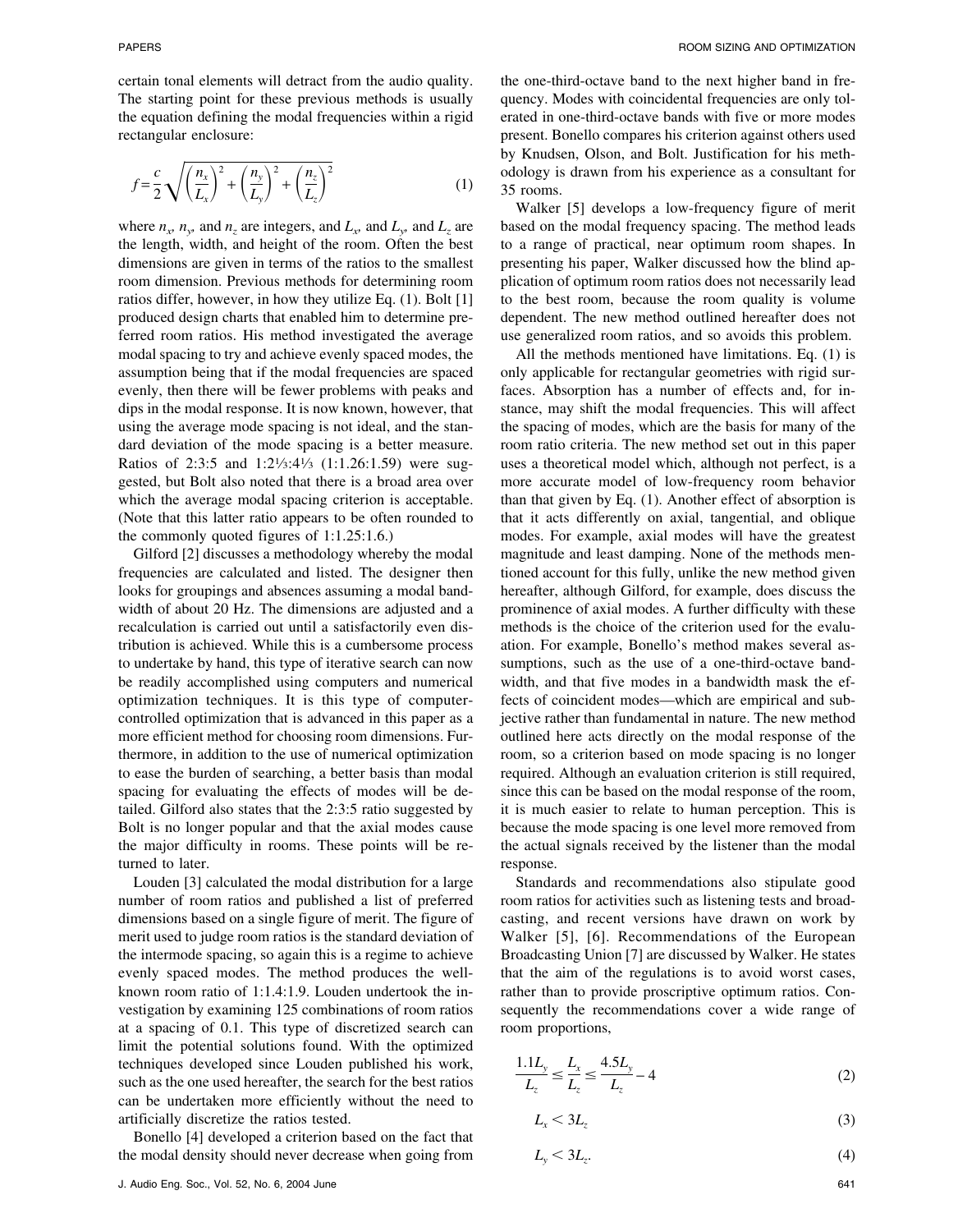In addition, it is stipulated that ratios of  $L_x$ ,  $L_y$ , and  $L_z$ that are within  $\pm 5\%$  of integer values should also be avoided. The British Standards Institute and the International Electrotechnical Commission [8] give slightly different criteria for Eq. (2),

$$
\frac{L_y}{L_z} \le \frac{L_x}{L_z} \le \left(4, \frac{5L_y}{L_z} - 4\right). \tag{5}
$$

The criteria given by Eqs. (3) and (4) are also stipulated along with recommended floor areas. A recommended room size of  $7 \times 5.3 \times 2.7$  m (2.59:1.96:1) is given. Older versions of the standard [9] give different recommendations, with a standard room of  $6.7 \times 4.2 \times 2.8$  m (1.59: 1.5:1). These values are also reported in a popular textbook [10].

### **1.2 Room Layout Optimization**

Room layout optimization concerns the determination of the source and receiver locations in the room. When sources or receivers are moved, the frequency response changes due to the variation in the modal pressure distribution in the room and the changing radiation resistance of the source. By choosing correct positions in the room, it is possible to minimize the audible effects of the modes within a room [11]. Besides considering the modal (steady-state) response, others have considered the effects of first-order reflections from boundaries. In particular, the first-order reflections from the nearest wall boundaries to the source have been considered along with the effect these reflections have on the frequency response (see, for example, [10]). This simple model of room reflection response is an oversimplification in small rooms, as reflections from the other boundaries and higher order reflections arrive quickly, suggesting that the frequency response of the first-order reflections will be masked.

# **1.3 New Method**

The new method is based on finding the rooms that have the flattest possible modal frequency response. It uses a computer algorithm to search iteratively for the best room sizes. To determine the best source and receiver location, a similar search is done. However, this time both the modal response and the frequency response are calculated over a shorter time period related to the room transient response. In the following sections details of the new method will be given. The prediction models used will be presented in Section 2, and the optimizing procedure will be discussed in Section 3.

# **2 PREDICTION MODELS**

For the purposes of this paper, the modal response of the room is defined as the frequency spectrum received by an omnidirectional microphone when the room is excited by a point source with a flat power spectrum. When considering room sizing, the source and the receiver are placed in opposite corners of the room following normal practice. Two possible models to predict the modal response are considered, a frequency-based modal decomposition model and a time-based image source model.

# **2.1 Modal Decomposition Model**

The modal decomposition model used is applicable when boundary impedances are large and real, which corresponds to walls that are nonabsorbing because they are either massive or very stiff. The pressure at  $\bar{r}(x, y, z)$  due to a source at  $\bar{r}_0(x_0, y_0, z_0)$ , at an angular frequency  $\omega$ , is given by [12]

$$
p(\bar{r}, \omega) = \sum_{n_x}^{\infty} \sum_{n_y}^{\infty} \sum_{n_z}^{\infty} \frac{A_{\omega_n}(\bar{r}, \bar{r}_0)}{(\omega^2 - \omega_n^2 - j2\omega_n\delta_n\omega)}
$$
(6)

where

$$
A_{\omega_n}(\bar{r}, \bar{r}_0) = j \rho \omega S_0 c^2 p_n(\bar{r}) p_n(\bar{r}_0)
$$
\n<sup>(7)</sup>

$$
p_n(\bar{r}) = \cos(k_{n_x}x)\cos(k_{n_y}y)\cos(k_{n_z}z)
$$
\n(8)

$$
p_n(\bar{r}_0) = \cos(k_{n_x}x_0)\cos(k_{n_y}y_0)\cos(k_{n_z}z_0)
$$
\n(9)

$$
\frac{\omega_n}{c} = k_n = \sqrt{k_{n_x}^2 + k_{n_y}^2 + k_{n_z}^2}
$$
 (10)

$$
\delta_n = \frac{c}{\omega_n} \left( \frac{\varepsilon_{n_x} \overline{\beta}_x}{L_x} + \frac{\varepsilon_{n_y} \overline{\beta}_y}{L_y} + \frac{\varepsilon_{n_z} \overline{\beta}_z}{L_z} \right)
$$
(11)

with  $\overline{\beta}_x$ ,  $\overline{\beta}_y$ , and  $\overline{\beta}_z$  being the average admittance (the reciprocal of the impedance) of the walls in the *x, y,* and *z* directions and thereby accounting for energy loss and phase change on reflection,

$$
\varepsilon_{n_x} = 1 \qquad \text{for } n_x = 0 \tag{12}
$$

$$
=2 \qquad \text{for } n_x > 0 \tag{13}
$$

$$
k_{n_x} = \frac{n_x \pi}{L_x}.
$$
\n(14)

Similar expressions are used for  $\varepsilon_{n_y}$ ,  $\varepsilon_{n_z}$ ,  $k_{n_y}$ , and  $k_{n_z}$ .  $\rho$  is the density of air,  $S_0$  is a constant, and  $c$  the speed of sound.

### **2.2 Image Source Model**

The image source model is a fast prediction model for a cuboid room. The image solution of a cuboid enclosure gives an exact solution of the wave equation if the walls of the room are nonabsorbing. The energy impulse response is given by

$$
E(t, \bar{r}, \bar{r}_0) = \sum_{n_x}^{\infty} \sum_{n_y}^{\infty} \sum_{n_z}^{\infty} \sum_{i=1}^{2} R_{n,i}^2 \frac{1}{d_{n,i}^2}
$$
(15)

$$
d_{n,i} = \sqrt{d_{n_{x}i}^2 + d_{n_{y}i}^2 + d_{n_{z}i}^2}
$$
 (16)

$$
d_{n_x,1} = (L_x - x_0) + (-1)^{n_x}x + L_x(n_x - 1)
$$
  
+ 
$$
L_x[(-1)^{n_x+1} + 1]/2
$$
 (17)

$$
d_{n_x,2} = x_0 + (-1)^{n_x+1}x + L_x(n_x-1) + L_x[(-1)^{n_x} + 1]/2
$$
\n(18)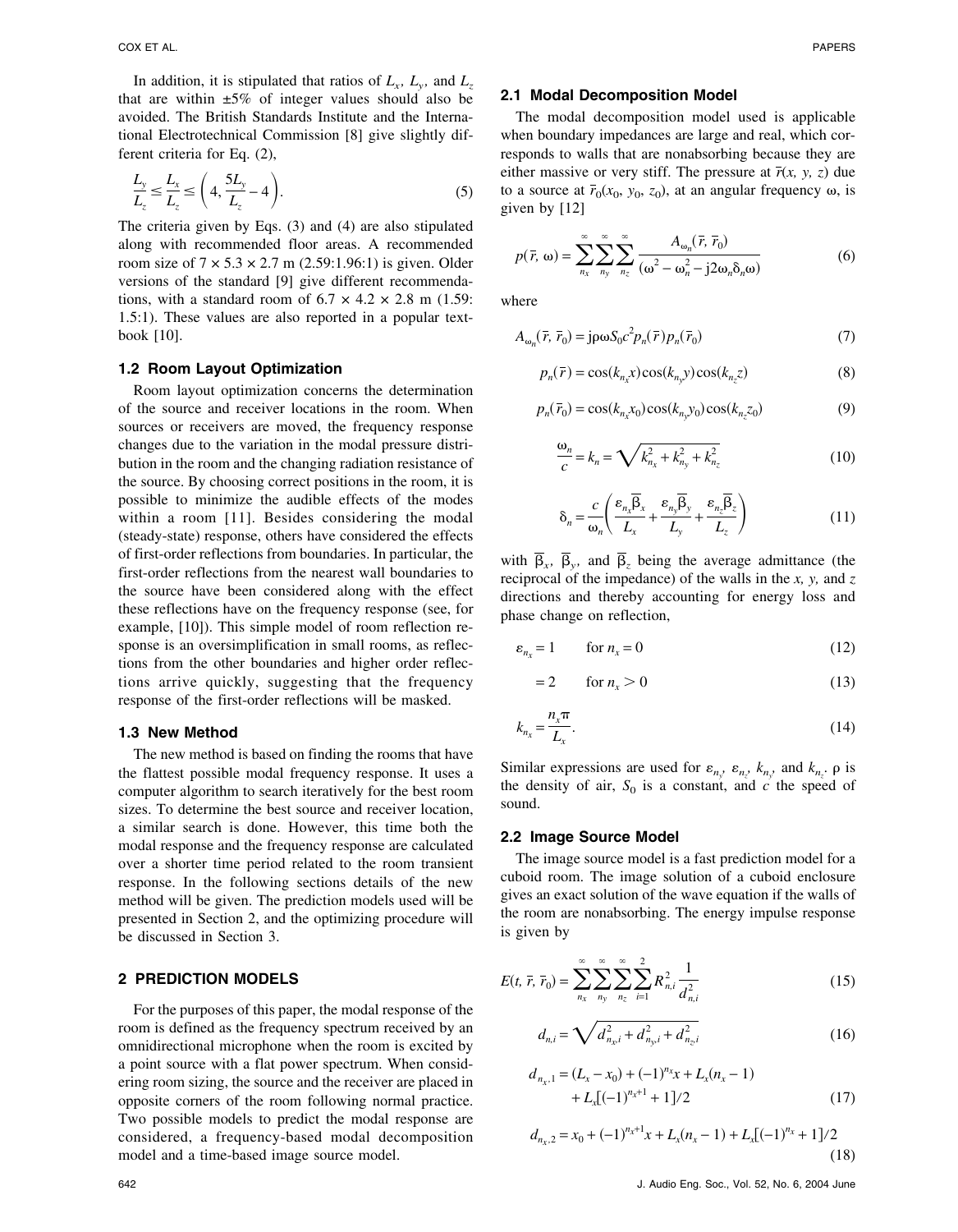Similar expressions are used for the distances in the *y* and *z* directions. The surface reflection factors are given as

$$
R_{n,i} = R_{x,i} R_{y,i} R_{z,i}
$$
 (19)

$$
R_{x,i} = R_{x,i}^{n_x|} R_{x,\text{mod}(i,2)+1}^{n_x-1}
$$
 (20)

where  $R_{x,1}$  and  $R_{x,2}$  are the surface reflection factors for the front and rear walls, respectively, and similar expressions are used for the distances in the *y* and *z* directions. Reflection factors are approximated to be purely real. Once the energy impulse response is obtained, it is Fourier transformed to form the modal frequency response.

### **2.3 Transient Response**

The modal response represents the steady-state reaction of the room to sound. Music is a complex mix of both steady-state and transient signals, and so the modal response describes only part of the subjective listening experience. For example, Olive et al. [13] showed that the first part of the decay of a high-*Q* mode is most noticeable, as the later parts of the decay are often masked by a following musical note. Consequently some measure of the early arriving sound field should be considered in addition to the modal response. To do this the first part of the impulse response is taken, a half-cosine window applied, and the windowed impulse response Fourier transformed to give a transient frequency response. The half-cosine window is used to reduce truncation effects. For the results presented in this paper, a time period of 64 ms was chosen because it approximately relates to the integration time of the ear for the detection of reflections [14]. It can be argued, however, that for the perception of loudness at low frequencies a longer time period might be more applicable.

### **2.4 Prediction Model Critique**

The modal decomposition and the image source models both offer a better representation of the sound field in the space than the simple modal frequency equation, Eq. (1), used for previous room-sizing methodologies. This is primarily because the modal decomposition and image source models allow for absorption, but also because it is

possible to calculate a quantity—the modal response—that is easier to relate to the listener experience. Both models, however, are not completely accurate. Fig. 1 compares measurements in a listening room to the modal decomposition and image source models. The listening room has dimension  $6.9 \times 4.6 \times 2.8$  m. All the walls were smooth plastered concrete, except for the back wall, front wall, and ceiling, which contained areas of diffusers, and the floor, which was covered with carpeting. Normalization of the loudspeaker sound power was carried out by measuring the cone acceleration using an accelerometer attached near the center of the loudspeaker cone. If the cone radiates as a piston at low frequencies, the free-field pressure should be omnidirectional and proportional to the cone acceleration.

Below 125 Hz good agreement is shown between models and measurement. The agreement diverges somewhat above 125 Hz. There could be many sources of error, most likely the improper modeling of frequency-dependent absorption and the influence of the large-scale diffusers present in the room. A slightly better agreement can be achieved [15] by taking more terms in Eqs. (6) and (15). The models deliberately used a reduced number of terms (15) in the infinite sums to enable calculations to be quick enough for subsequent optimization. The accuracy of the predictions is similar to that observed by others [16].

Although the method for choosing room dimensions is based on a better prediction model than previous methods, there is room for further refinement. There are some basic problems with both the modal decomposition and the image source models, and currently there are no established solutions to deal with these difficulties. For example, while absorption coefficients for surfaces are widely available, the surface impedances, which include both phase and magnitude information, are not. Indeed, given that room surfaces at low frequencies will often not behave as isolated locally reacting surfaces, defining a surface impedance can be problematic. Consequently, for this work an assumption of no phase change on reflection has to be made, which means that the models are more accurate for walls that are nonabsorbing. It might be envisaged that a



-Measurement  $\pm$  Image source  $\times$  Modal decomposition

Fig. 1. Comparison of image source model, modal decomposition model, and measurement in a listening room.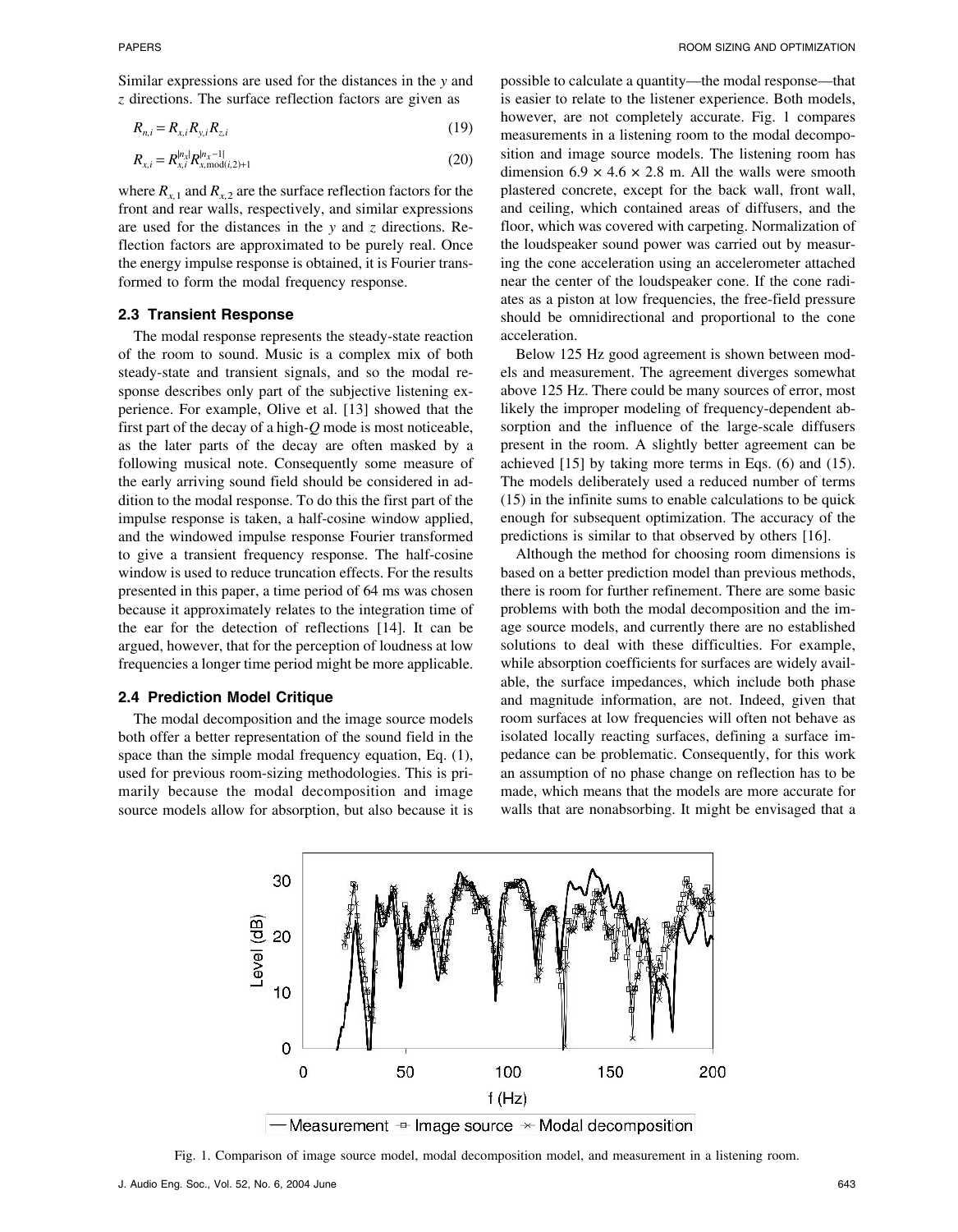finite-element model could overcome some of these difficulties, but currently the calculation time would be too long for efficient optimization. During an optimization process, many hundreds or thousands of room configurations have to be modeled, and consequently the prediction time for a single calculation must be kept small.

For the results presented here, the image source model was favored over the modal decomposition model. This is because the image source model is faster. For the modal decomposition model all modes within the frequency range of interest must be considered, plus corrections for the residual contributions of modes with peak frequencies outside this range [17]. In the image source model all images contribute to the impulse response in a cuboid room. Consequently using the image source model reduces the optimization time. Furthermore, the methodology of room layout optimization uses a transient response in the room that can best be obtained from a time-based calculation. The relationship between the modal decomposition and the image solutions for a lossless room has been derived and shown to be equivalent for nonabsorbing boundaries [18].

# **3 OPTIMIZATION PROCEDURE**

Numerical optimization techniques are commonly used to find the best designs for a wide variety of engineering problems. In the context of this paper, a computer algorithm is used to search for the best room dimensions and locations for sources and receivers. To simplify the explanation, first consider the case of finding the best room dimensions by searching for the flattest modal response. This is done with a source in one corner of the room and a receiver in the opposite corner. The iterative procedure is illustrated in Fig. 2. The user inputs the minimum and maximum values for the width, length, and height, and the algorithm finds the best dimensions within these limits. The routine then predicts the modal response of the room and rates the quality of the spectra using a single figure of merit (cost parameter). A completely random search of all possible room dimensions is too time consuming, and so one of the many search algorithms that have been developed for general engineering problems was used—in this case the simplex method [19]. This is not the fastest procedure, but it is robust and does not require knowledge of the figure of merit's derivative.

In developing a single figure of merit, it is necessary to consider what would be the best modal response. It is assumed that the flattest modal response corresponds to the ideal. This is done even though a perfectly flat response can never be achieved, as in the sparse modal region there will always be minima and maxima in the frequency response. The cost parameter used is the sum of the squared deviation of the modal response from a least squares straight line drawn through the spectra. If the modal response level of the *n*th frequency is  $L_{p,n}$ , then the cost parameter  $\varepsilon$  is

$$
\varepsilon = \sum_{n=1}^{N} (L_{p,n} - m f_n + c)^2
$$
 (21)

where *m* and *c* are the gradient and intercept of the best-fit line and the sum is carried out over *n* frequencies  $f_n$ . This is illustrated in Fig. 3. Consequently this is a least squares minimization criterion, which is commonly used in engineering. The deviation from a best-fit line rather than the mean is used because it is assumed that a slow variation in the spectrum can be removed by simple equalization, and what is important is to reduce large local variations. Before calculating Eq. (21), some smoothing over a few adjacent frequency bins is used. This is done to reduce the risk of the optimization routine finding a solution that is overly sensitive to the exact room dimensions. Furthermore, in prediction models very exact minima can be



Fig. 2. Optimization procedure for room sizing.



Fig. 3. Use of best fit-line to obtain figure of merit (no spectral smoothing).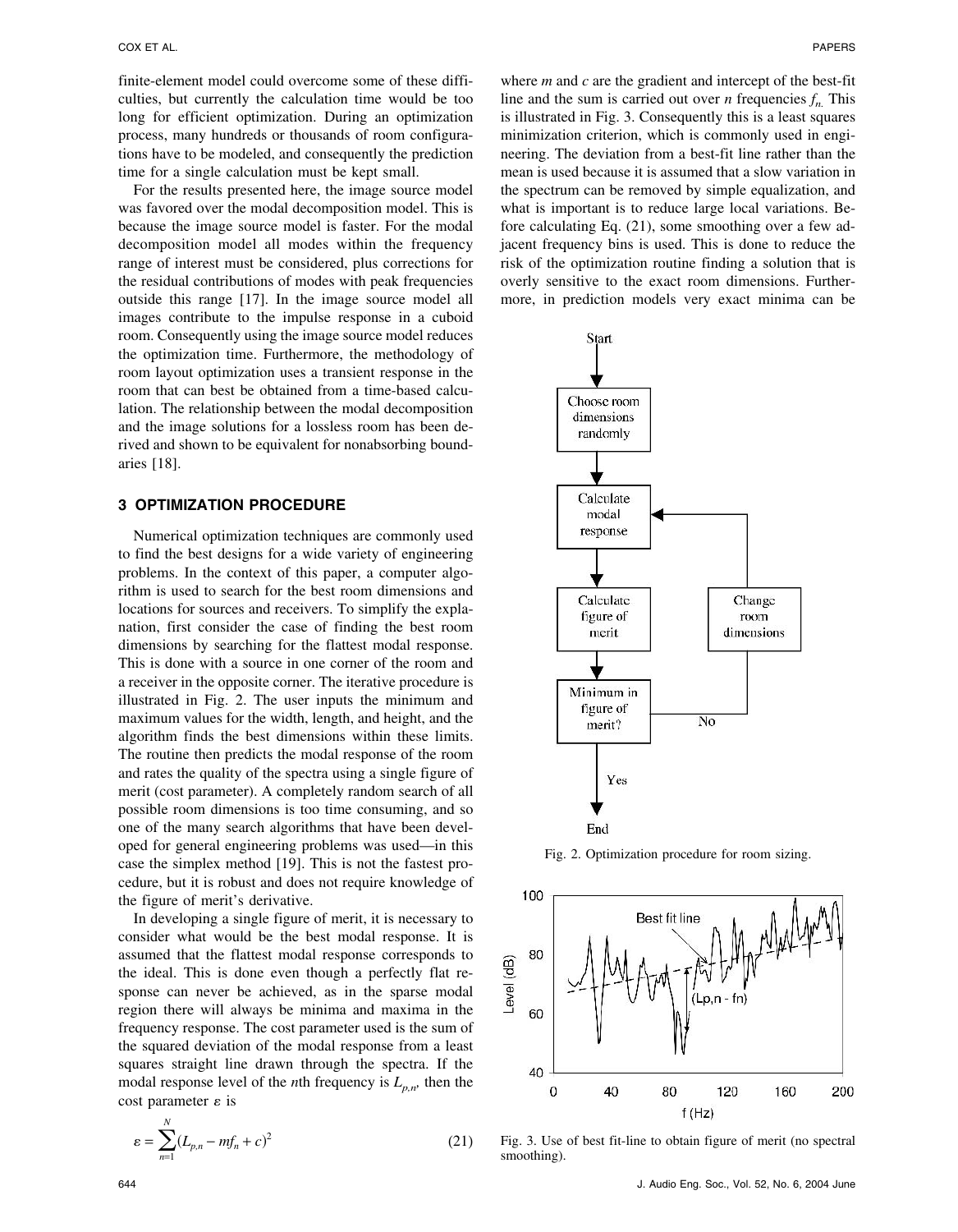found which would never be replicated in real measurements; the smoothing helps mitigate against this. The peaks in a modal response are generally more of a problem than the dips [13]. It is possible to give more weighting to the peaks by altering the merit factor. The squared deviations above and below the best-fit line can be calculated, and these can be added with a weighting factor so that a greater contribution comes from the deviations above the best-fit line. In the present work, however, equal weight is given to the peaks and dips.

When optimizing the room layout it is necessary to consider both the steady-state modal and the transient responses. These are both calculated with the desired source and receiver positions, that is, the modal response is not calculated between the corners of the room. The figure of merit must be a single cost parameter, and so it is necessary to combine the cost parameters for both the modal and the transient responses calculated using Eq. (21). For this a simple average is taken. Complications in the room layout optimization arise because the loudspeakers and the listener positions are interdependent. Consequently, defining the search limits for loudspeakers and listeners can result in highly nonlinear constraints being applied to the optimization procedure. It is necessary to define the search regions for the source and the receivers, and in our implementation these regions are defined as cubes. It would be possible to allow all the sources and receivers to vary independently, but in reality some constraints must be applied. For example, it is necessary to maintain the angles subtended by the front loudspeakers to the listeners within reasonable limits for correct stereo reproduction. These constraints are applied by brute force. If the simplex routine attempts to place the front stereo loudspeakers at an inappropriate angle, the sources are moved to the nearest point satisfying the angular constraints for stereo within the search cube defined by the user. Further complications occur because in most listening situations certain loudspeaker positions are determined by others. For example, in a simple stereo pair, both loudspeakers are related by a mirror symmetry about the plane passing through the listener. Consequently there is only one independent source location that defines a stereo pair, since the other is dependent on the independent loudspeaker and listener positions. For surround-sound formats, similar interrelations exist, which can be exploited.

### **4 TEST BED**

# **4.1 Room Sizing**

The optimizer was run for a wide variety of room sizes:  $7 \text{ m} \le L_x \le 11 \text{ m}, 4 \text{ m} \le L_y \le 8 \text{ m}, \text{ and } 3 \text{ m} \le L_z \le 5$ m. A large number of solutions were gathered (200) to enable the performance of the optimization to be tested and to undertake a statistical analysis of the solutions found. In most multidimensional optimization running the procedure repeatedly from random starting positions will give different "optimum" solutions. This happens because the optimizing algorithm will get stuck in a local minimum that is not the numerically best solution (the "global minimum") available. It has been found that in room sizing, the difference in the modal response between the global minimum and other good local minima is negligible, however. Consequently, when used as a design tool, far fewer solutions need be calculated than might be thought necessary, and the best used with a good degree of confidence.

A frequency range of 20–200 Hz was chosen, as above 200 Hz the flatness of the modal response was not particularly sensitive to changes in dimension. As might be expected, the gains to be made in avoiding degenerate modes are at lower frequencies, where the modes are relatively sparse. In addition, the accuracy of the prediction models decreases with increasing frequency. The frequency range for optimization may also be guided by the Schroeder frequency. For the results shown here, the absorption coefficients were chosen to be 0.12 for all walls.

### *4.1.1 Results*

To compare with previous work, an optimized solution whose volume was roughly the same as that used by Louden was chosen. This is to enable the fairest possible comparison.

Fig. 4 shows the optimized modal response (1:1.55: 1.85) compared to one of the ratios suggested by Bolt (2:3:5). In addition, the modal spectrum for the worst di-



Fig. 4. Modal response for three room dimensions, including Bolt's 2:3:5 ratio.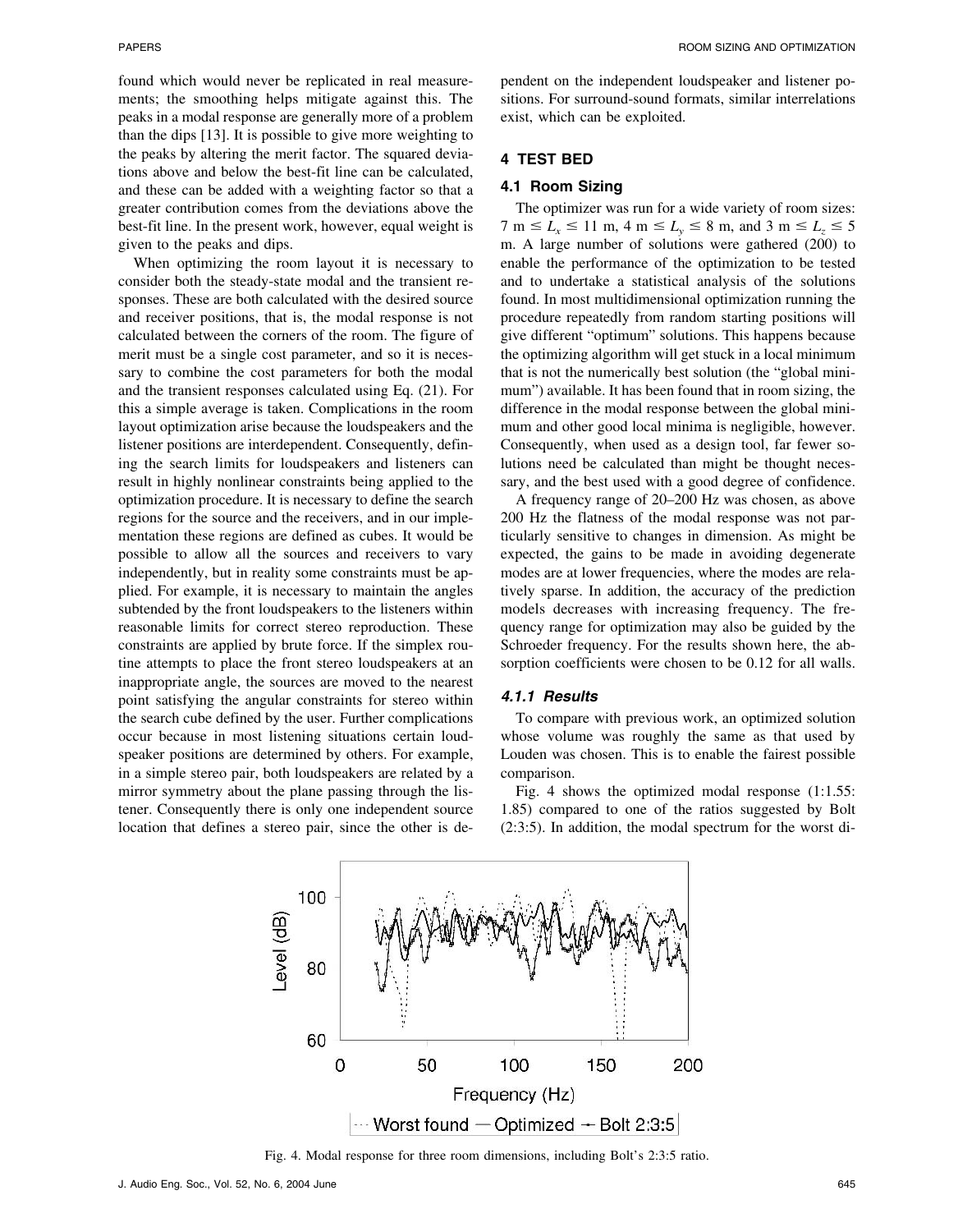mensions found during the search is shown to give a sense of the range of spectra that can be achieved (1:1.07:1.87). As expected, a completely flat spectrum is not achieved with optimization. A clear improvement on the Bolt 2:3:5 room is seen, however. The 2:3:5 room suffers from significant dips, an example of which can be seen at 110 Hz.

The best ratio found by Louden (1:1.4:1.9) is compared to the optimized response in Fig. 5. Improvement on the Louden ratio is achieved, although the improvement is less marked than with 2:3:5. Bolt also suggested the ratio 1: 1.25:1.6, which meets Bonello's criteria as well. Fig. 6 shows the spectra compared to the optimized solution. The modal response spectrum achieved by optimization is clearly flatter.

The optimized solution was also compared to the regulations and standards mentioned earlier. All of the ratios by Bolt, Bonello, and Louden presented pass the EBU and IEC regulations, as does the optimized solution. Only the worst case fails to meet the regulations. The standards appear to achieve their remit of not being overly proscriptive while avoiding the worst cases. A comparison with the preferred standard room sizes given in the standards and regulations was also undertaken. Fig. 7 compares the optimized solution to the old and new IEC regulations. The new standard room and the optimized solution are very similar in performance. While the cost parameter is better for the optimized solution (2.2) than for the new standard room (2.5), this does not translate into an obvious improvement in the spectrum. (This gives a little evidence of the sensitivity of the cost parameter; and the difference limen appears to be greater than 0.3.) The old standard room, however, is far from optimum, indicating a wise revision of the standard.

Finally the optimized solution is compared to the "golden ratio" (1:1.618:2.618) in Fig. 8. The golden ratio is often quoted in the audio press, and so is of interest. It was tested for this reason, despite the fact that the rationale behind the golden ratio for room dimensions does not appear particularly compelling from a scientific point of view. It can be seen that the optimized solution has a more even modal response and so is better.

### **4.2 Room Layout Optimization**

Fig. 9 shows the best and worst spectra found for a stereo loudspeaker position optimization. For both the transient and the modal responses there is an improvement



Fig. 5. Modal response for three rooms, including best ratio found by Louden (1:1.4:1.9).



Fig. 6. Three modal spectra, including 1:1.26:1.59.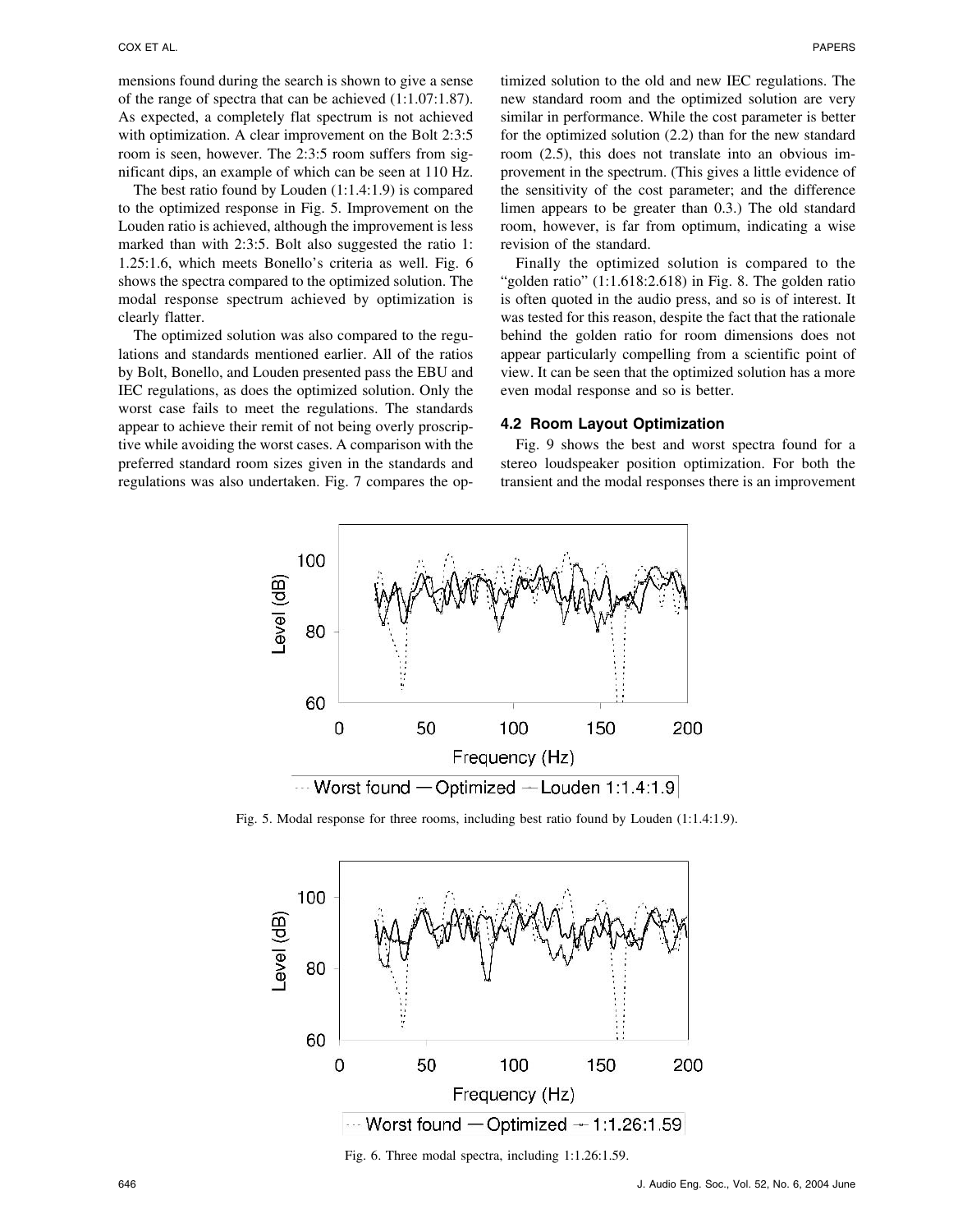in the flatness of the frequency response. These are typical of the results found. Unfortunately a comparison with other work is difficult because of the lack of previous literature.

# **5 DISCUSSION**

The new method produces as good or better room dimensions than those based on previous work. The new

method has been shown to be an efficient way of finding optimum dimensions and loudspeaker and listener positions. The modal response in a room is complex, and there does not appear to be one set of magical dimensions or positions that significantly surpass all others in performance. There may be a numerically global minimum, but many of the local minima are actually equivalent in terms of the quality of the frequency response achieved.



Fig. 7. Comparison of optimized solution with standard rooms.



Fig. 8. Comparison of three room modal responses, including "golden ratio."



Fig. 9. Results from optimizing for position. (a) Modal response. (b) Transient response.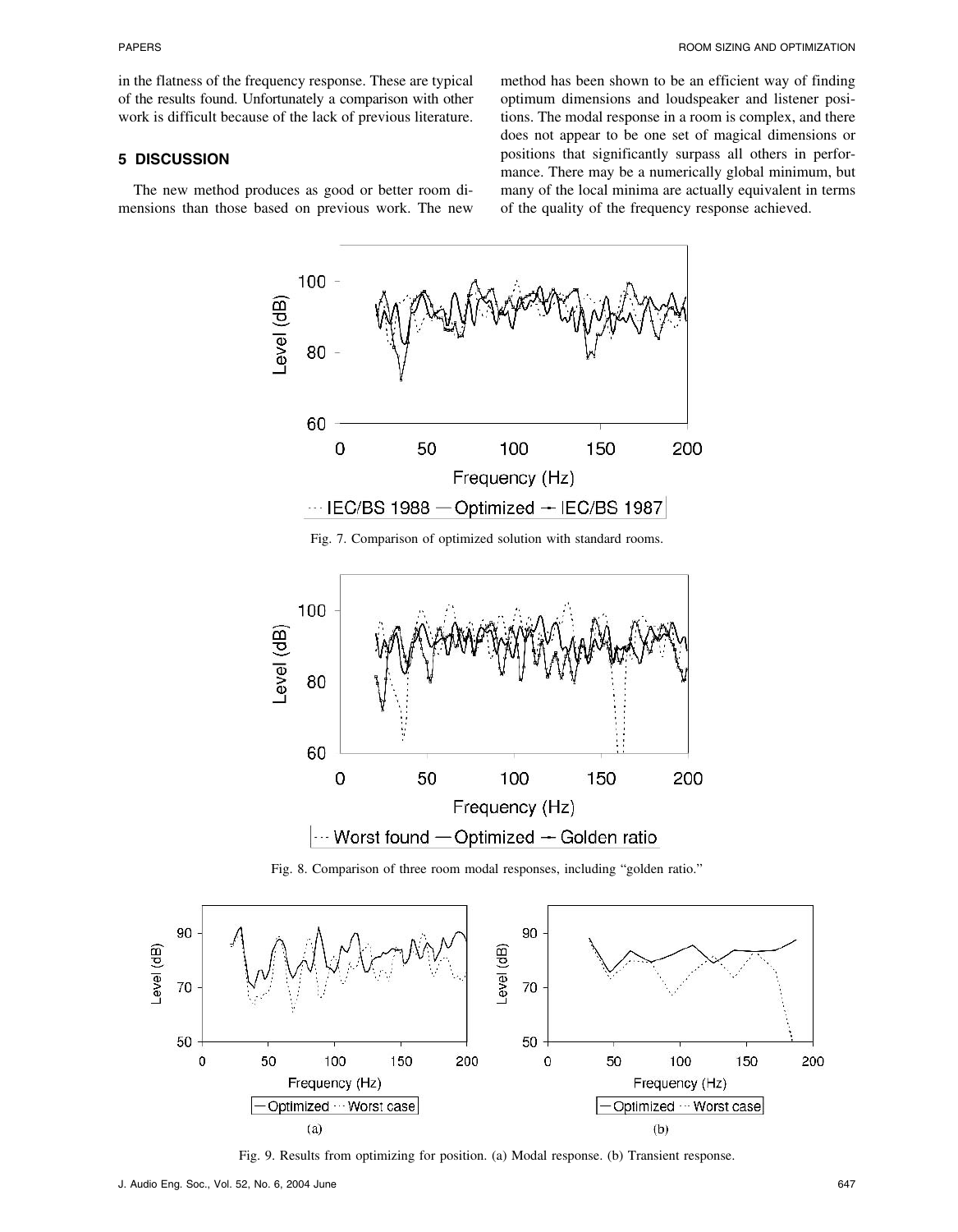One significant advantage of this optimization technique is that it is possible to incorporate constraints that may happen in real buildings. To take a room sizing example, if the height of the ceiling is fixed in the building, then it can be fixed in the optimizer, which can then look for the best room width and length within the constraints given by the user.

# **6 MAPS**

It is possible to map out the complete error space being searched by the optimizer, and therefore get further insight into the processing of room sizing and optimizing source and receiver positioning. This has been explored for the problem of room sizing rather than layout optimization as this enables a comparison with previous work. Such an approach was carried out by Walker [5], and the findings from his work have been fed into various regulations for designing listening environments. The approach used in this paper is similar, except that the error parameter is more sophisticated as it is evaluated using a spectrum rather than the modal spacing. Furthermore, it has been investigated how robust a particular set of room ratios is to mismatches between theory and reality.

For any particular room volume it is possible to plot the variation of the figure of merit with the room ratios. Fig. 10 shows such a plot. Light areas have a large figure of merit, and correspond to uneven frequency responses; dark areas correspond to the best room sizes. A factor of merit of 7 dB means that 95% of the levels in a spectrum were within  $\pm$ 7 dB of the mean. This graph shows great similarities with the contour plots produced by Walker. The main light diagonal line running from the bottom left to the top right corresponds to rooms where two of the dimensions are similar, having a square floor plan, and therefore the distribution of the modes is uneven and the figure of merit poor.

In interpreting these data it is important not only to look at the value of the figure of merit at one point, but also to look at whether nearby points are similarly good. For a set of room dimensions to be useful, it is necessary for it to be robust to changes in room size due to construction tolerances in terms of the size of the room and the properties of the construction material. The theoretical model will not exactly match reality, and it is important that the set of room dimensions chosen be not overly sensitive to these construction tolerances. Otherwise it is likely that the real room may fail to perform as well as expected. Consequently the best room dimensions are surrounded by other good dimensions, and would be shown as broad dark areas in Fig. 10. Using this principle, Fig. 10 can be further analyzed to clarify this point. The figure of merit for a room dimension  $(L_x, L_y, L_z)$  is calculated as the largest value for similar sized rooms whose dimensions are bounded by

$$
L_x - \Delta L_x \le L_x \le L_x + \Delta L_x
$$
  
\n
$$
L_y - \Delta L_y \le L_y \le L_y + \Delta L_y
$$
  
\n
$$
L_z - \Delta L_z \le L_z \le L_z + \Delta L_z
$$
\n(22)

where  $\sqrt{\Delta L_x^2 + \Delta L_y^2 + \Delta L_z^2}$  < 5 cm.

Typically 20 rooms around a particular set of room dimensions are considered in the process. The largest figure of merit value is taken rather than an average because this assumes a worst-case scenario and reduces the risk of a poor listening room being designed.

Fig. 11 shows the plot after this "averaging" process. Now dark areas of the graph indicate room ratios that are not only good, but are robust to construction tolerances. The plot is, however, difficult to read and interpret, and consequently an additional process is undertaken. While



Fig. 10. Variation of figure of merit (in dB) for 100-m3 room with room ratio.



Fig. 11. Variation of figure of merit (in  $dB$ ) for 100-m<sup>3</sup> room with room ratio after "averaging" to allow for parameter sensitivity.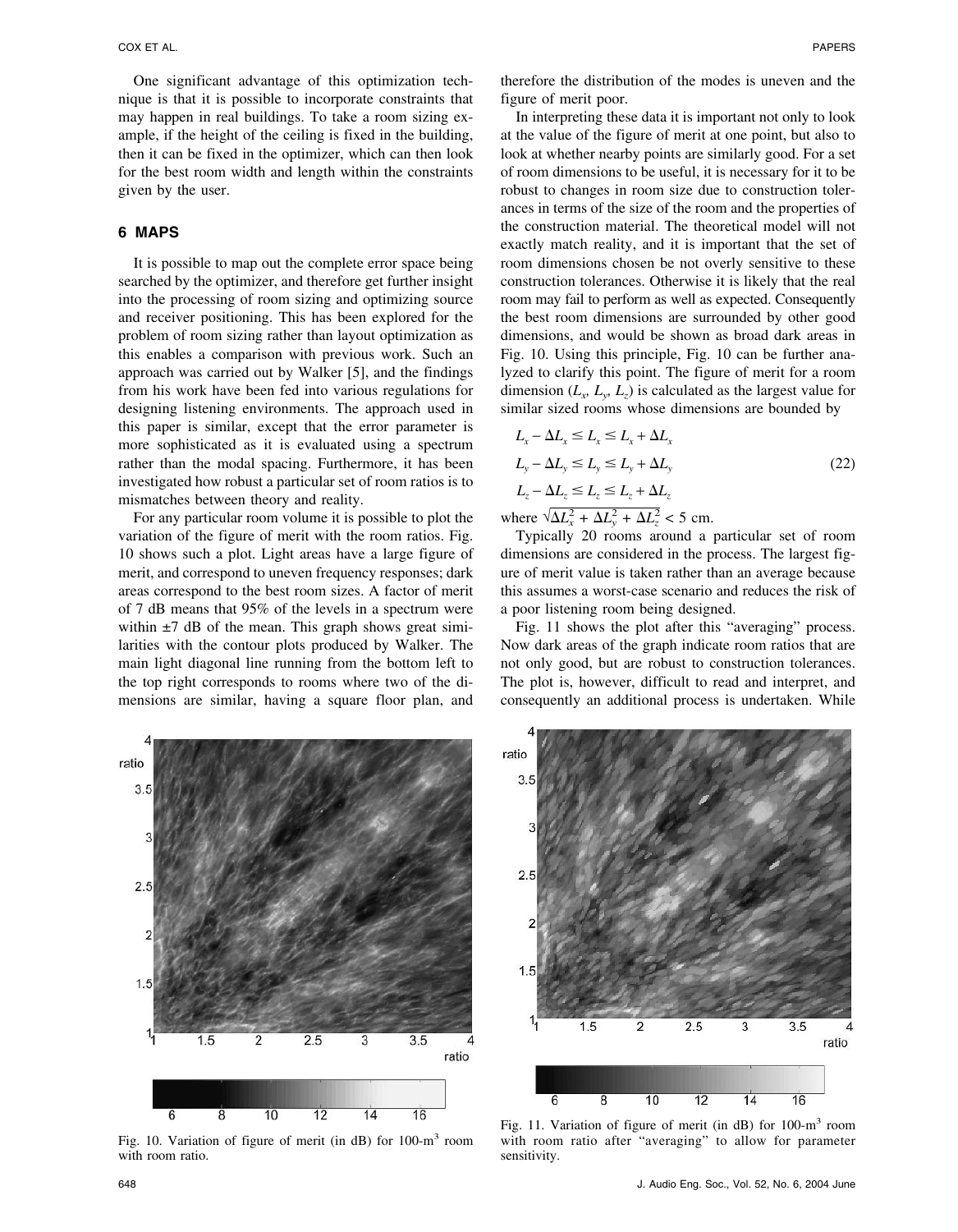the plot shows how the quality of a room varies with its dimensions, what the designer is primarily concerned with are which ratios give the best room response. For this purpose the figures of merit are categorized into three classes: best ratios, reasonable ratios, and others. Fig. 12 shows the categorized plot.

The problem is that it is difficult to know the sensitivity of the listener to the merit factor values and so it is difficult to make the categorization. To put it more simply, is a room with a 9 dB figure of merit as good as one of 7 dB? What is the smallest perceivable difference—the difference limen? This is a problem common to all the methods that look at the flatness of the frequency response since rigorously derived subjective data describing the factors of merit are not available. By inspecting some of the spectra



Fig. 12. Variation of room quality with room ratio after categorization for  $100 \text{--} m<sup>3</sup>$  room.



Fig. 13. Variation of room quality for 50-m<sup>3</sup> room. Triangular regions are mapped out by equations indicated. B1, B2—location of two ratios attributed to Bolt; L–location of best ratio of Louden.

for different factors of merit it is suggested that 2 dB would be a reasonable first guess at the difference limen. Spectra of merit factors differing by 2 dB exhibit clearly visible differences in response, which might be expected to be audible. Further work is proposed in this area to define a subjective sensitivity accurately.

Figs. 13–15 show the categorized plots for three room volumes. Using these plots it is possible to design rooms with good low-frequency responses. It is also possible to investigate a few key issues, as discussed in the next sections.

### **6.1 Room Ratios**

How relevant are room ratios to room design? If a simple room ratio could be used regardless of the room volume, then it would be expected that the shaded maps



Fig. 14. Variation of room quality for 100-m<sup>3</sup> room. S—standard room size  $7 \times 5.3 \times 2.7$  m. Legend same as in Fig. 13.



Fig. 15. Variation of room quality for 200-m<sup>3</sup> room. Legend same as in Fig. 13.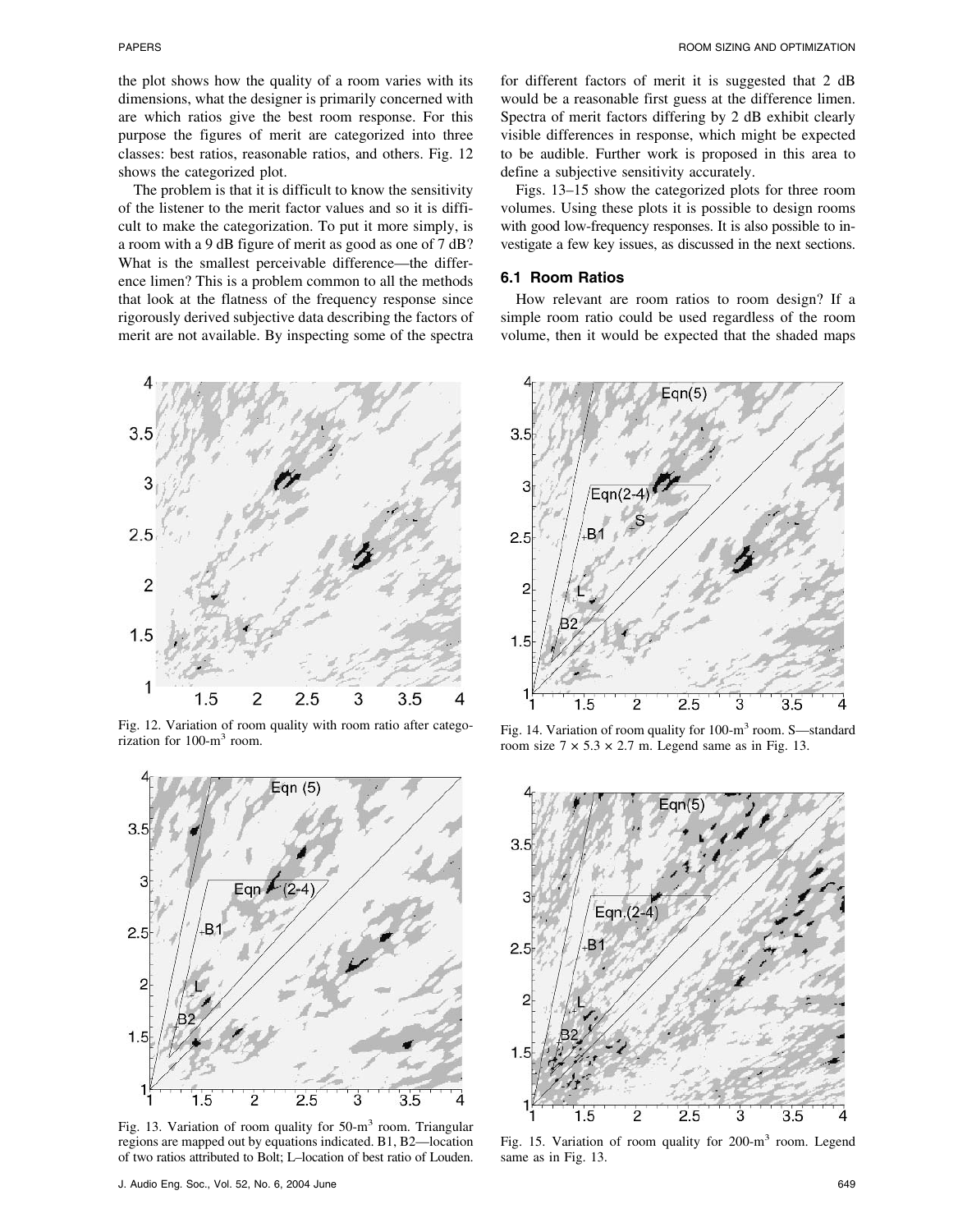produced would be the same whatever the room volume. Figs. 13–15 show the plots for rooms of 50, 100, and 200  $m<sup>3</sup>$ . The smallest room has fewer good ratios compared to the larger rooms, although the general pattern has some similarities. If the strictest criterion for a room is taken, using the darkest areas in the figures, then there are very few room ratios (about 20 clustered around 1:2.19:3) that can be applied to all three room volumes. These 20 ratios are useful because they are robust to room volume. However, it is overly restrictive to work with these ratios alone, because there are plenty of other solutions with different aspect ratios that might be useful in a particular room design. Using an optimizing procedure, as outlined previously, frees the designer from the need to work with only a small number of ratios that apply across all volumes.

# **6.2 Comparison with Best Ratios from Literature**

The shaded plots also allow the results to be compared with previous work. Bolt suggested a ratio of 2:3:5 (equivalent to 1:1.5:2.5), which is labeled B1 in Figs. 13– 15. Interestingly this is not a ratio with a high factor of merit for any of the room volumes tested. The best ratio found by Louden (1:1.4:1.9, labeled L) is also shown, along with the ratio of 1:1.25:1.6 suggested by Bolt (labeled B2). Again these do not appear to represent a good choice. It is suggested that this is because the ratios are not robust to constructional variations. The best room ( $7 \times 5.3$ )  $\times$  2.7 m) suggested in standards, which has a volume of 100 m<sup>3</sup> , faired well in comparison to the optimized room as discussed previously. This is labeled S in Fig. 14 and is shown to be a reasonable and robust solution, although better ratios do exist.

Figs. 13–15 also show the regions suggested in various standards. (They also have the stipulation that the ratios should not be within  $\pm 5\%$  of integer values, but these exclusions are not marked.) The standards identify wedges shaped sets of ratios which avoid the worst possible rooms. In light of the analysis shown here, it might be appropriate to alter the criterion to better identify regions where the probability of building a good room is increased. In particular, the upper bound in Eq. (2), relating to rooms with large aspect ratios, allows rooms with relatively poor quality. It is suggested that revising the criterion would solve this problem:

$$
\frac{1.1L_y}{L_z} \le \frac{L_x}{L_z} \le \frac{1.32L_y}{L_z} + 0.44. \tag{23}
$$

Alternatively, desirable room ratios can be read directly from Figs. 13–15, which enable robust, good-quality rooms to be achieved.

### **7 CONCLUSIONS**

A method has been presented to enable determining the size of small critical listening spaces as well as appropriate positions for the loudspeakers and listeners. Criteria for room size and layout have been adopted so as to minimize the coloration effects of low-frequency modes, as predicted in steady-state modal and transient responses. This method is an improvement over previous methods for determining room sizes in that the theoretical basis relies on a more accurate model of the room response, as opposed to a simple examination of the modal frequency spacing for a rigid box. The system is flexible in that it can search for the best dimensions within constraints set by the designer. Furthermore, the procedure has flexibility in that as better prediction models of rooms become available, they can be used within the general optimization design procedure. Results demonstrate that the new search method produces room sizes that match or improve on the room ratios published in the literature. When applied to room layout, the optimization procedures are successful in finding positions with flatter modal and transient responses. Variations in room quality for different room sizes have been examined and plots produced which enable the designer to select appropriate room sizes. These plots have included allowance for constructional variations, which had not been considered in previous work. Future work will include adding this concept of construction variation to the optimization algorithm, in addition to investigations into the subjective characterization of the chosen cost parameter.

# **8 ACKNOWLEDGMENT**

The authors would like to thank Y. W. Lam for his advice on prediction models, and Andrew West for carrying out the room measurements.

# **9 REFERENCES**

[1] R. H. Bolt, "Note on The Normal Frequency Statistics in Rectangular Rooms," *J. Acoust. Soc. Am.,* vol. 18, pp. 130–133 (1946).

[2] C. L. S. Gilford, "The Acoustic Design of Talk Studios and Listening Rooms, "*J. Audio. Eng. Soc.,* vol. 27, pp. 17–31 (1979 Jan./Feb.).

[3] M. M. Louden, "Dimension Ratios of Rectangular Rooms with Good Distribution of Eigentones," *Acustica,* vol. 24, pp. 101–104 (1971).

[4] O. J. Bonello, "A New Criterion for the Distribution of Normal Room Modes, "*J. Audio. Eng. Soc.,* vol. 29, pp. 597–606 (1981 Sept.); Erratum, ibid., p. 905 (1981 Dec.).

[5] R. Walker, "Optimum Dimension Ratios for Small Rooms," presented of the 100th Convention of the Audio Engineering Society, *J. Audio Eng. Soc. (Abstracts),* vol. 44, p. 639 (1996 July/Aug.), preprint 4191.

[6] R. Walker, "A Controlled-Reflection Listening Room for Multichannel Sound," *Proc. Inst. Acoust. (UK),* vol. 20, no. 5, pp. 25–36 (1998).

[7] EBU R22-1998, "Listening Conditions for the Assessment of Sound Programme Material," Tech. Recommendation, European Broadcasting Union (1998).

[8] IEC 60268-13, BS6840 13, "Sound System Equipment—Part 13: Listening Tests on Loudspeakers," International Electrotechnical Commission, Geneva, Switzerland (1988).

[9] IEC 268-13:1985, BS6840 13, "Sound System Equipment—Part 13: Listening Tests on Loudspeakers," International Electrotechnical Commission, Geneva, Swit